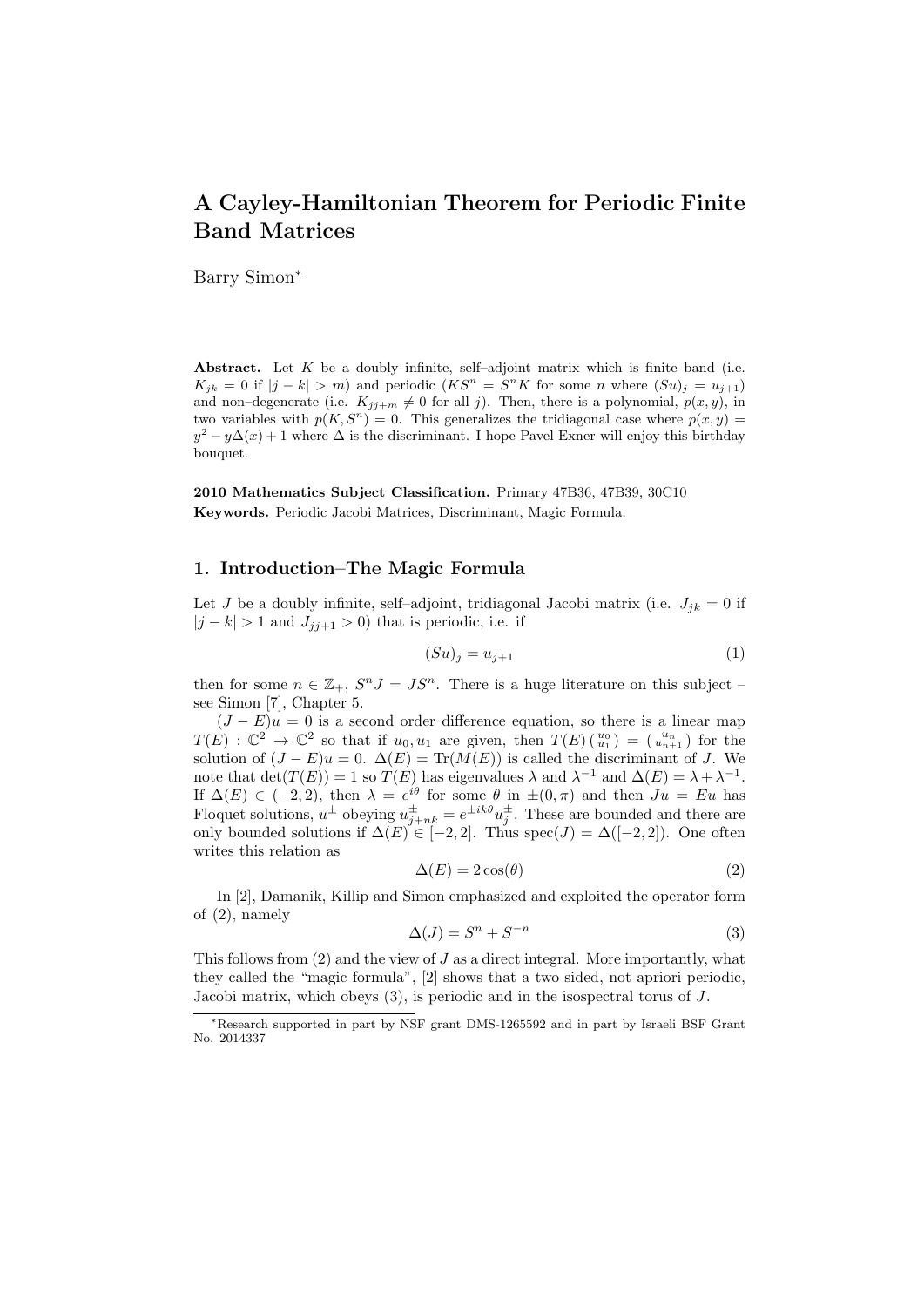A Laurent matrix is a finite band doubly infinite matrix that is constant along diagonals, so a polynomial in S and  $S^{-1}$ .  $S^{n} + S^{-n}$  is an example of such a matrix. The current paper had its genesis in a question asked me by Jonathan Breuer and Maurice Duits. They asked if  $K$  is finite band and periodic but not tridiagonal if there is a polynomial  $Q$  so that  $Q(K)$  is a Laurent matrix. They guessed that  $Q$ might be connected to the trace of a transfer matrix.

While I don't have a formal example where I can prove there is no such Q, I have found a related result which strongly suggests that, in general, the answer is no. I found an object which replaces  $\Delta$  for more general K which is width  $2m + 1$ (i.e.  $K_{jk} = 0$  if  $|j - k| > m$ ), self-adjoint and non-degenerate in the sense that for all j,  $K_{jj+m} \neq 0$ . Namely we prove the existence of a polynomial,  $p(x, y)$ , in x and y of degree 2m in y, so that  $p(K, S^n) = 0$ . In the Jacobi case,

$$
p(x, y) = y^2 - y\Delta(x) + 1
$$
 (4)

so that  $p(J, S^n) = 0$  is equivalent to (3).

We prove this theorem and begin the exploration of this object in Section 2. That a scalar polynomial vanishes when the variable is replaced by an operator is the essence of the Cayley-Hamiltonian theorem which says that a matrix obeys its secular equation. This was proven in 1853 by Hamilton [4] for the two special cases of three dimensional rotations and for multiplication by quaternions and stated in general by Cayley [1] in 1858 who proved it only for  $2 \times 2$  matrices although he said he'd done the calculation for  $3 \times 3$  matrices. In 1878, Frobenius [3] proved the general result and attributed it to Cayley. We regard our main result, Theorem 2.1, as a form of the Cayley-Hamiltonian Theorem.

The magic formula had important precursors in two interesting papers of Na $\tilde{i}$ man [5, 6]. These papers are also connected to our work here.

It is a pleasure to present this paper to Pavel Exner for his  $70^{th}$  birthday. I have long enjoyed his contributions to areas of common interest. I recall with fondness the visit he arranged for me in Prague. He was a model organizer of an ICMP. And he is an all around sweet guy. Happy birthday, Pavel.

## 2. Main Result

By a width  $2m + 1$  matrix,  $m \in \{1, 2, \dots\}$ , we mean a doubly infinite matrix, K, with  $K_{jk} = 0$  if  $|j - k| > m$ . If sup  $|K_{jk}| < \infty$ , K defines a bounded operator on  $\ell^2(\mathbb{Z})$  which we also denote by K. We say that K is non-degenerate if  $K_{jj\pm m}\neq 0$ for all j. K is periodic (with period n) if  $S^n K = K S^n$ , where S is the unitary operator given by (1).

We consider width  $2m + 1$ , non-degenerate, period-n self-adjoint matrices. In that case, for any E, because K is non-degenerate,  $Ku = Eu$ , as a finite difference equation, has a unique solution for each choice of  ${u_j}_{j=0}^{2m-1}$ .  $T(E)$  will be defined as the map from  ${u_j}_{j=0}^{2m-1}$  to  ${u_j}_{j=n}^{n+2m-1}$  - it is a  $2m \times 2m$  matrix. If  $T(E)u = \lambda u$ for  $\lambda \in \mathbb{C}$ ,  $Ku = Eu$  has a Floquet solution with  $u_{kn+j} = \lambda^k u_j$ . If  $T(E)$  is diagonalizable, the set of Floquet solutions is a basis for all solutions of  $Ku = Eu$ .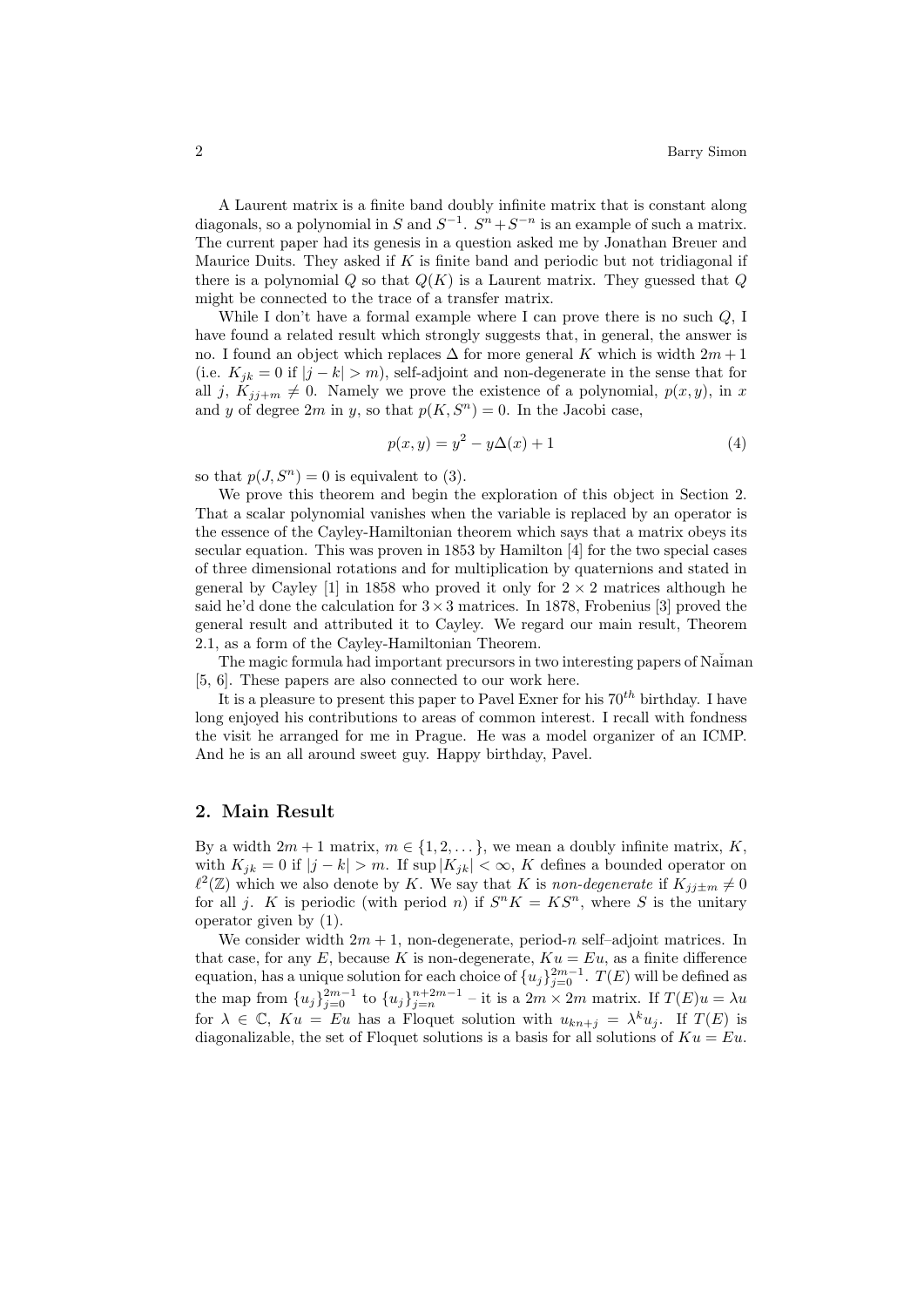#### A Cayley-Hamiltonian Theorem 3

If  $T(E)$  has Jordan anomalies (see [8] for background on linear algebra), there is a basis of modified Floquet solutions with some polynomial growth on top of the exponential  $\lambda^k$ .

The values of  $\lambda$  are determined by

$$
p(E, \lambda) = \det(\lambda \mathbf{1} - T(E))
$$
\n(5)

Since

$$
\det(\lambda \mathbf{1} - T(E)) = \lambda^{2m} \det(\mathbf{1} - \lambda^{-1} T(E))
$$

$$
= \lambda^{2m} \left( \sum_{j=0}^{2m} (-\lambda)^j \text{Tr}(\lambda^j (T(E))) \right)
$$

$$
= \sum_{j=0}^{2m} \lambda^j p_j(E) \tag{6}
$$

where  $\wedge^j$  is given by multilinear algebra ([8, Section 1.3]) with  $\wedge^0(T(E)) = 1$  on  $\mathbb C$  so its Trace is 1. Thus in (6),

$$
p_{2m}(E) = 1, \qquad p_j(E) = (-1)^j \text{Tr}(\wedge^{2m-j}(T(E))) \tag{7}
$$

and  $p_j$  is of degree at most  $(2m - j)n$  in E.

Since  $S$  and  $K$  are commuting bounded normal operators, they have a joint spectral resolution which is supported precisely on the solutions of  $p(E, \lambda) = 0$ with  $|\lambda| = 1$ . By the spectral theorem (equivalently, a direct integral analysis), we thus have the main result of this note:

**Theorem 2.1.** Let K be a self-adjoint, non-degenerate, width  $2m + 1$ , period n matrix. Then for p given by  $(6)/(7)$ , we have that

$$
p(K, S^n) = 0\tag{8}
$$

We end with a number of comments:

- (1) We used the self–adjointness of  $K$  to be able to exploit the spectral theorem. But just as the Cayley–Hamilton Theorem for finite matrices holds in the non-self-adjoint case, it seems likely that Theorem 2.1 is valid for general non-degenerate, periodic  $K$ , even if not self-adjoint
- (2) Since  $K_{jj-m} \neq 0$ , the transfer matrix,  $T(E)$  is invertible and thus det( $T(E)$ ) has no zeros. Since it is a polynomial, it must be constant, that is  $p_0(E)$  is a constant. It is thus of much smaller degree than the bound, 2mn, obtained by counting powers of E.
- (3) In many cases of interest,  $T(E)$  will be symplectic, i.e., there exists an antisymmetric Q on  $\mathbb{C}^{2m}$  with  $Q^2 = -1$  so that  $T(E)^t Q T(E) = Q$ . Such a  $T(E)$ has  $T(E)^{-1}$  and  $T(E)^t$  similar, so the eigenvalues  $\{\lambda_j\}_{j=1}^{2m}$  can be ordered so that  $\lambda_{2m+1-j} = \lambda_j^{-1}, j = 1, \ldots, m$ . It follows that  $\det(T(E)) = 1$  but even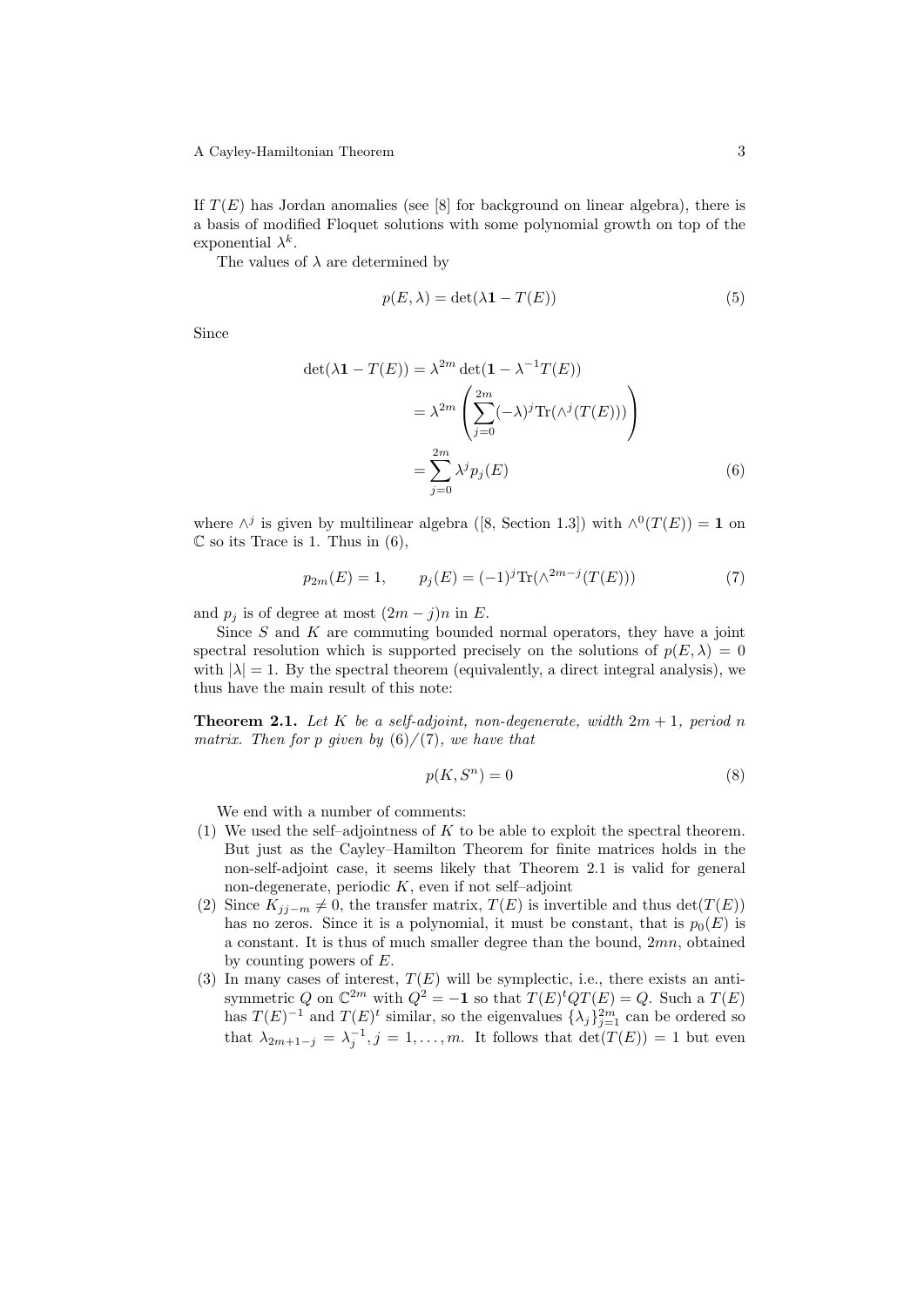more, we have that

$$
\operatorname{Tr}(\wedge^k(T(E))) = \sum_{j_1 < \cdots < j_k} \lambda_{j_1} \dots \lambda_{j_k}
$$
\n
$$
= \sum_{j_1 < \cdots < j_{2m-k}} \lambda_{j_1}^{-1} \dots \lambda_{j_{2m-k}}^{-1} \tag{9}
$$

$$
= \sum_{j_1 < \cdots < j_{2m-k}} \lambda_{j_1} \dots \lambda_{j_{2m-k}} \tag{10}
$$

$$
= \text{Tr}(\wedge^{2m-k}(T(E)))
$$

and  $p_{2m-k}(E) = p_k(E)$ . In the above, (9) follows from the fact that the product of all the  $\lambda$ 's is 1, and we can sum over the complements of all k–sets. (10) then uses the fact that  $\lambda_{2m+1-j} = \lambda_j^{-1}, j = 1, \ldots, m$ .

- (4) One can ask whether there is a magic formula in this case, i.e. does  $p(\tilde{K}, S^n) =$ 0 imply that  $\tilde{K}$  is periodic and isospectral to  $K$ . There is already one subtlety one faces at the start. If K is not supposed apriori n–periodic, then  $S^{nj}p_j(K)$ may not equal  $p_j(\tilde{K})S^{nj}$  so there is a question of what  $p(\tilde{K}, S^n) = 0$  means. Even if one supposes that  $\widetilde{K}S^n = S^n\widetilde{K}$ ,  $p(\widetilde{K}, S^n) = 0$  and the spectral theorem only implies that spec $(\widetilde{K}) \subset \text{spec}(K)$ , so there is more to be proven. Indeed, the isospectral set in this case remains to be explored.
- (5) It seems unlikely that there is another independent relation besides (8) between a polynomial in K and Laurent polynomial in S. In general one cannot hope that  $p(K, S^n) = 0$  yields a polynomial in one variable so that  $Q(K)$  is a Laurent polynomial in  $S<sup>n</sup>$  but it remains to find an explicit example where one can prove that the Breuer-Duits question has a negative answer.

There are lots of interesting open questions connected to our main result, Theorem 2.1.

## 3. References

- [1] A. Cayley, A memoir on the theory of matrices, Philos. Trans. Roy. Soc. London 148 (1858), 17-37.
- [2] D. Damanik, R. Killip, and B. Simon, Perturbations of orthogonal polynomials with periodic recursion coefficients, Annals of Math. 171 (2010), 1931-2010.
- [3] F. G. Frobenius, *Über lineare Substitutionen und bilineare Formen*, J. Reine Angew. Math. 84 (1878), 1-63.
- [4] W. R. Hamilton, Lectures on Quaternions, Hodges and Smith, Dublin, 1853
- [5] P. B. Naiman, On the theory of periodic and limit-periodic Jacobian matrices, Soviet Math. Dokl. 3 (1962), 383–385; Russian original in Dokl. Akad.Nauk SSSR 143 (1962), 277–279.
- [6] P. B. Naiman On the spectral analysis of non-Hermitian periodic Jacobi matrices, Dopovidi Akad. Nauk Ukra¨ın. RSR 1963 (1963) 1307-1311